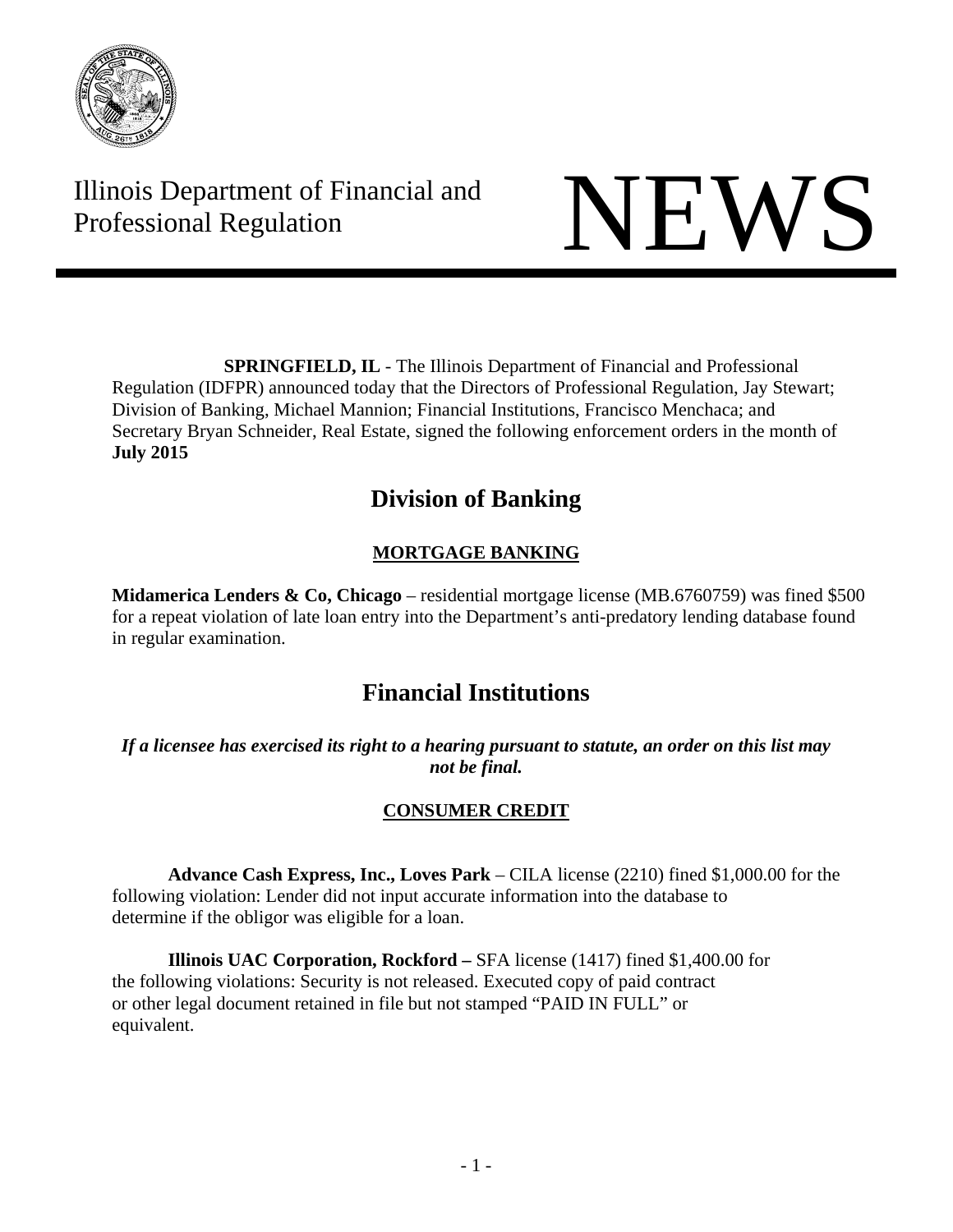## **Professional Regulation**

## **ACCOUNTANT**

**Dale Hotz, Harpers Ferry, WV** - licensed certified public accountant license (065- 031019) placed in refuse to renew status due to a sister-state discipline in the state of Maryland.

**Gary Mingle, Richmond, CA** - licensed certified public accountant license (065-017894) placed in refuse to renew status due to an April 2003 criminal felony conviction for Concealment of Assets, False Oaths and Claims.

### **BARBER, COSMETOLOGY, ESTHETICS AND NAIL TECHNOLOGY**

**Orlando Burns, Chicago** - barber license (006-062139) and barber teacher license (007-000560) both suspended for being more than 30 days' delinquent in the payment of child support.

**Herman Scott, Peoria** - barber license (006-064910) issued with reprimand based upon prior criminal convictions.

**Kevin McIntyre, Chicago** - barber license (007-000608) reprimanded and fined \$500 after operated a barber shop without a license.

**B. Jeffrey Bowling, Chicago** - cosmetology license (011-214512) reprimanded for practicing on a suspended license.

**Flando Carter, Normal** - cosmetology license (011-294591) placed in refuse to renew status for being more than 30 days' delinquent in the payment of child support.

**Keyanna Carter, Danville** - cosmetology license (011-297601) suspended for being more than 30 days' delinquent in the payment of child support.

**Kashikay Finley, Aurora** - cosmetology license (011-310278) issued with reprimand based on a prior criminal conviction.

**Michael Hagerbaumer, Quincy** - cosmetology license (011-287570) restored to probation after defaulted on an Illinois educational loan and has now entered into a repayment agreement.

**Crystal Hamlin, Canton** - cosmetology license (011-286523) indefinitely suspended based on violation of probation.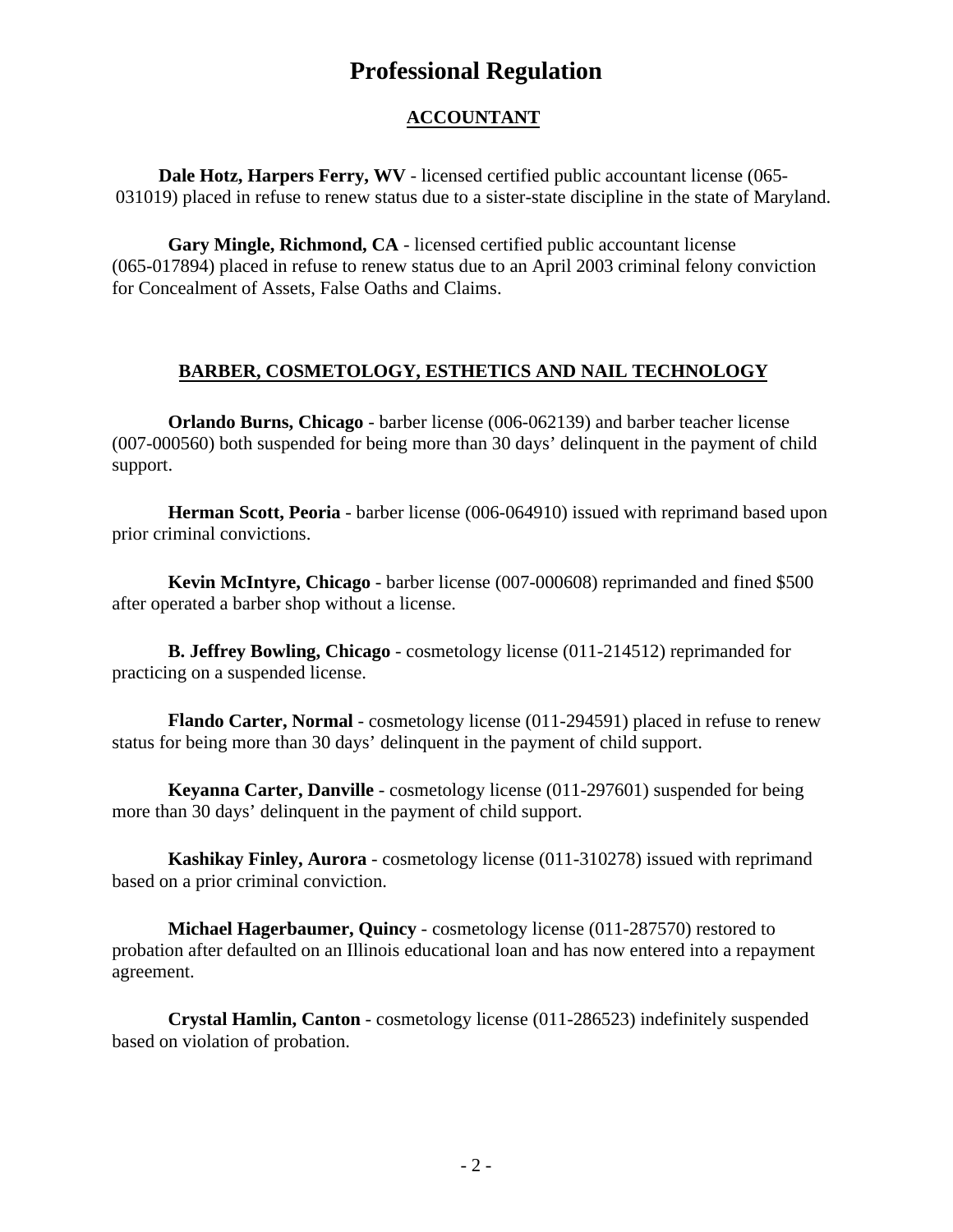**Jennifer Hansen, West Chicago** - cosmetology license (011-241533) indefinitely suspended for a minimum of 60 days and fined \$290 for failure to comply with the prior Consent Order.

**William Hargrave, Streamwood** - cosmetology license (011-267198), **Got U Faded, Elgin** - (unlicensed) and **Elias F. Cortez, Hampshire** - (unlicensed) ordered to cease and desist from operating the unlicensed barber shop in Elgin which was operating with unlicensed personnel.

**Michana McCarroll, Decatur** - cosmetology license (011-309929) issued with reprimand due to a prior criminal conviction.

**Phuong Nguyen, Chicago** - cosmetology license (011-296114) and **Hot Nails, Chicago -** nail salon license (189-014452) placed on probation for two years and fined \$750 owed jointly and severally for aiding and assisting unlicensed practice and **Binh Tan Huynh, Chicago** - (unlicensed) ordered to cease and desist the unlicensed practice of nail care services.

**Tracy Rath, Morris** - cosmetology license (011-249457) placed in refuse to renew status for being more than 30 days' delinquent in the payment of child support.

**Zach Schneider, Schaumburg** - cosmetology license (011-269406) restored with reprimand and fined \$750 based on unlicensed practice of cosmetology.

**Katie Sorrill, Springfield** - cosmetology license (011-291371) suspended for being more than 30 days' delinquent in the payment of child support.

**Julie Tautges, Marengo** - cosmetology license (011-252804) placed on probation to terminate on September 30, 2015 and fined \$350 for failure to complete the continuing education requirement for the 2011 renewal.

**Lee Thomas, Mt. Vernon** - cosmetology license (011-308427) suspended for being more than 30 days' delinquent in the payment of child support.

**Willie Young, Chicago** - cosmetology license (011-302133) placed in refuse to renew status for being more than 30 days' delinquent in the payment of child support.

**Hung Nguyen, Melrose Park** - nail technician license (169-014787) placed on indefinite probation for a minimum of 180 days and fined \$250 for unsanitary salon conditions.

**Braids and Weaves and Fatima, Calumet Park** - (unlicensed) ordered to cease and desist operating an unlicensed shop/salon.

**Cutting Edge, East St. Louis** - (unlicensed) ordered to cease and desist operating an unlicensed operation of a salon/shop.

**Total Essence, Springfield** - (unlicensed) ordered to cease and desist operating an unlicensed operation of a shop/salon.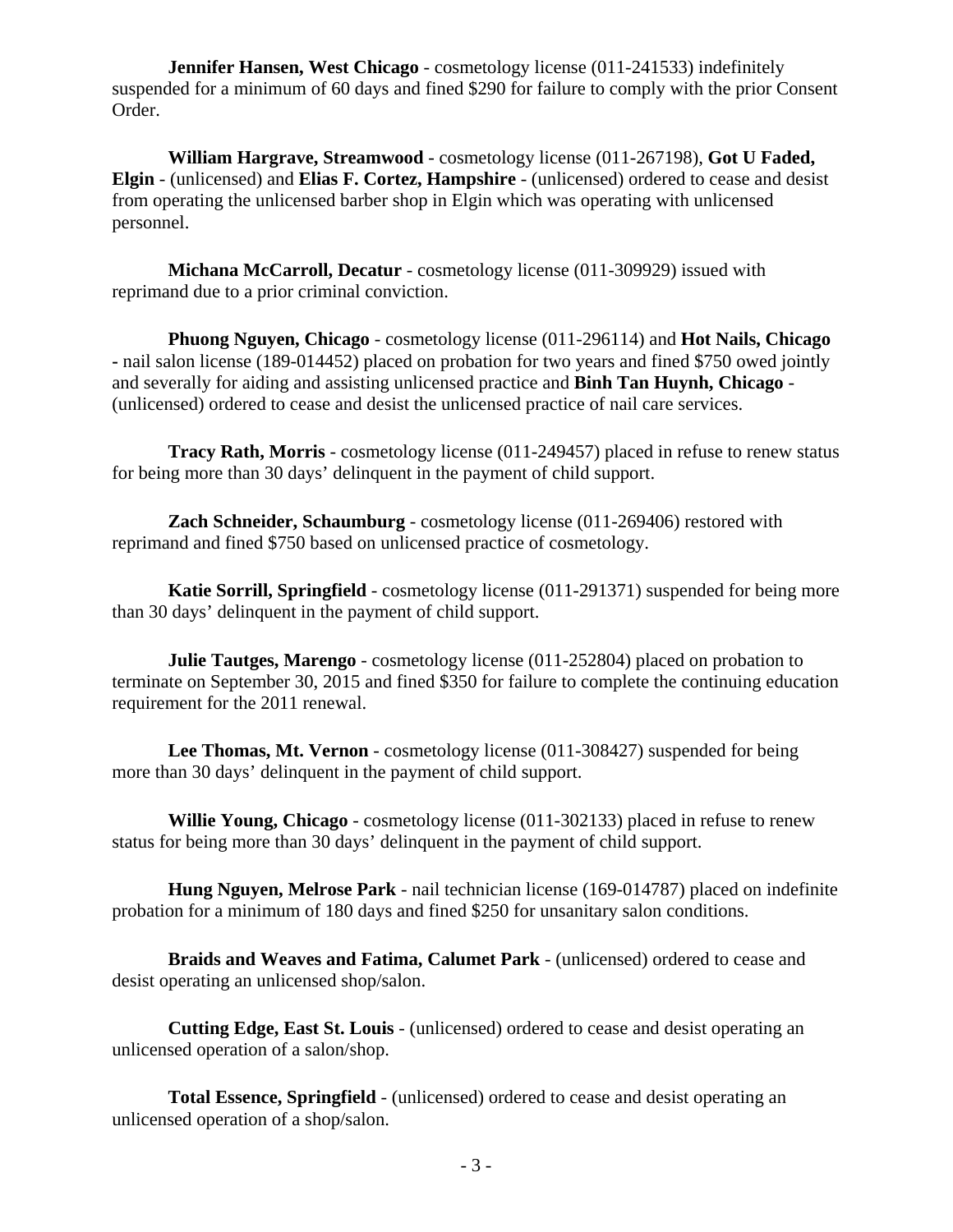#### **COLLECTION AGENCY**

**Premiere Credit of North America LLC, Nashville, TN** - collection agency (009- 001529) issued with reprimand due to a sister-state discipline.

**HP and Associates, Inc., Tucson, AZ** - collection agency license (017-020464) placed in refuse to renew status after failed to remit monies collected and for unprofessional conduct.

#### **DENTAL**

 **Rhonda Khouri, Bridgeview** - dental license (019-024218) reprimanded and must complete additional continuing education hours after she failed to properly remove root tips resulting in infection and ill-fitting dentures for a patient and failed to keep adequate records of care and treatment for the patient.

**Michael Siegel, Round Lake Beach** - dental license (019-022614) suspended for being more than 30 days' delinquent in the payment of child support.

#### **DETECTIVE, ALARM, SECURITY, FINGERPRINT VENDOR AND LOCKSMITH**

The following individuals' permanent employee registration cards were placed in refuse to renew status due to criminal conviction history and failure to disclose:

| .129-346137 |
|-------------|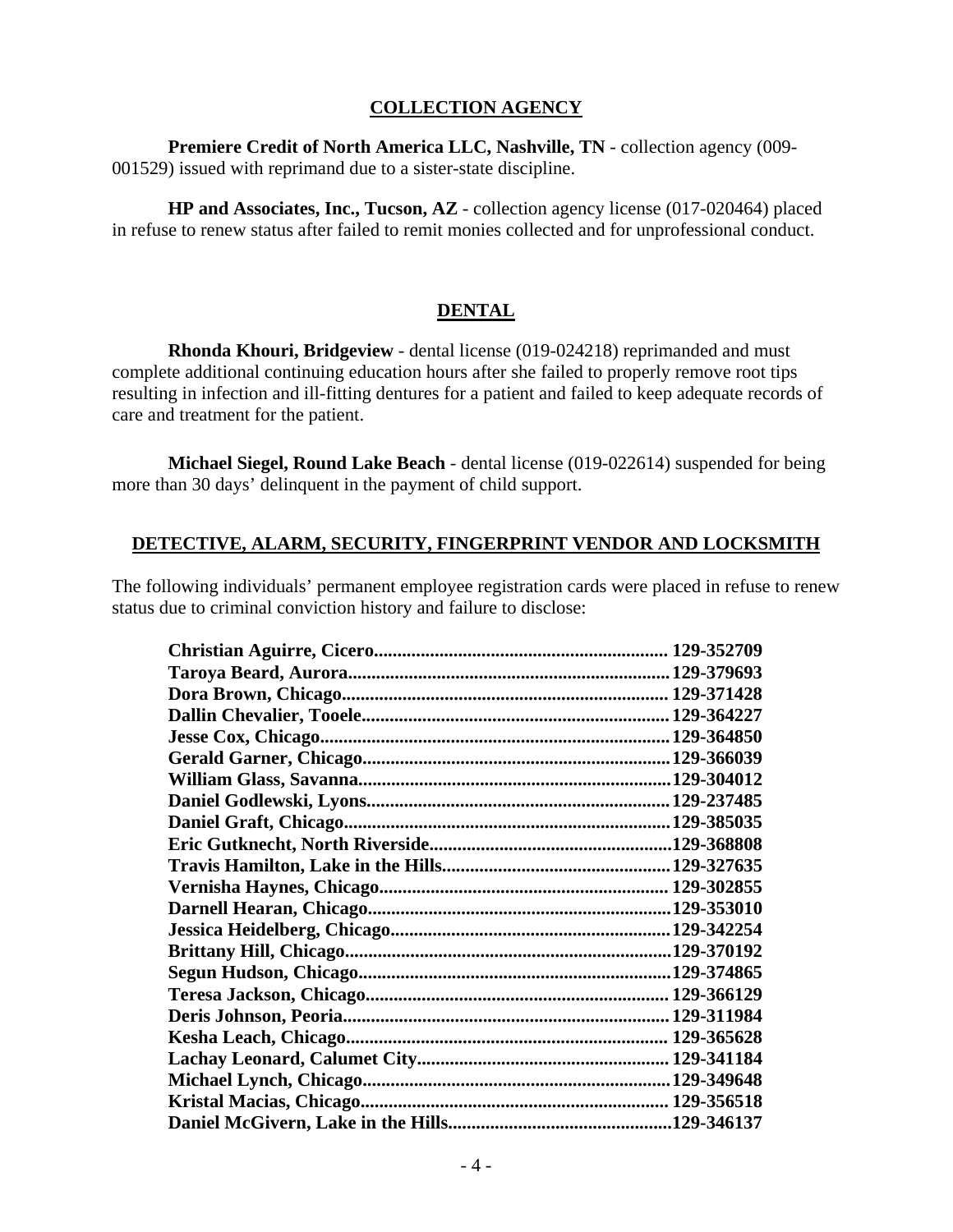|                                   | 129-232159   |
|-----------------------------------|--------------|
|                                   |              |
|                                   | .129-361856  |
| <b>Piaget Page, Chicago</b>       | .129-374472  |
|                                   |              |
| <b>Lavon Sibley, Blue Island.</b> | .129-292664  |
|                                   |              |
|                                   | 129-360912   |
|                                   |              |
|                                   | 129-354641   |
| Coraine Walker, Chicago.          | .129-332462  |
|                                   | 129-380452   |
|                                   | . 129-261610 |
|                                   |              |
|                                   | .129-353588  |
|                                   | .129-114851  |
|                                   | 129-303168   |
|                                   | 129-231241   |
|                                   | 129-155111   |

**Cedric Bolling, Chicago** - permanent employee registration card (129-333519) indefinitely suspended for a minimum of 10 years after was arrested in June 2013 and convicted for armed robbery and burglary in Cook County Circuit Court and failed to report same to the Department.

**Antonio Broadnax, Chicago** - permanent employee registration card (129-365699) revoked after was arrested in October 2013 misdemeanor domestic battery and telephone harassment in Cook County Circuit Court and failed to report same to the Department.

**Antonio Chavours, Chicago** - permanent employee registration card (129-354008) indefinitely suspended for a minimum of 10 years after was arrested in May 2013 and convicted for aggravated robbery in Cook County Circuit Court and failed to report same to the Department.

**Lazeric Fielder, Glenwood** - permanent employee registration card (129-378112) indefinitely suspended for a minimum of three years after was arrested in May 2014 and plead guilty and was convicted of felony residential burglary in Circuit Court of McLean County and failed to report same to the Department.

**Antonio Gaston, Chicago** - permanent employee registration card (129-124651) restored to probation for one year effective upon payment of fees and filing of forms.

**David Hammer, Lansing** - permanent employee registration card (129-228174) restored to indefinite probation for two-year minimum effective upon payment of fees and filing of forms.

**Fred Hawekotte, Chicago** - permanent employee registration card (129-373536) placed on indefinite probation for a minimum of two years due to criminal conviction.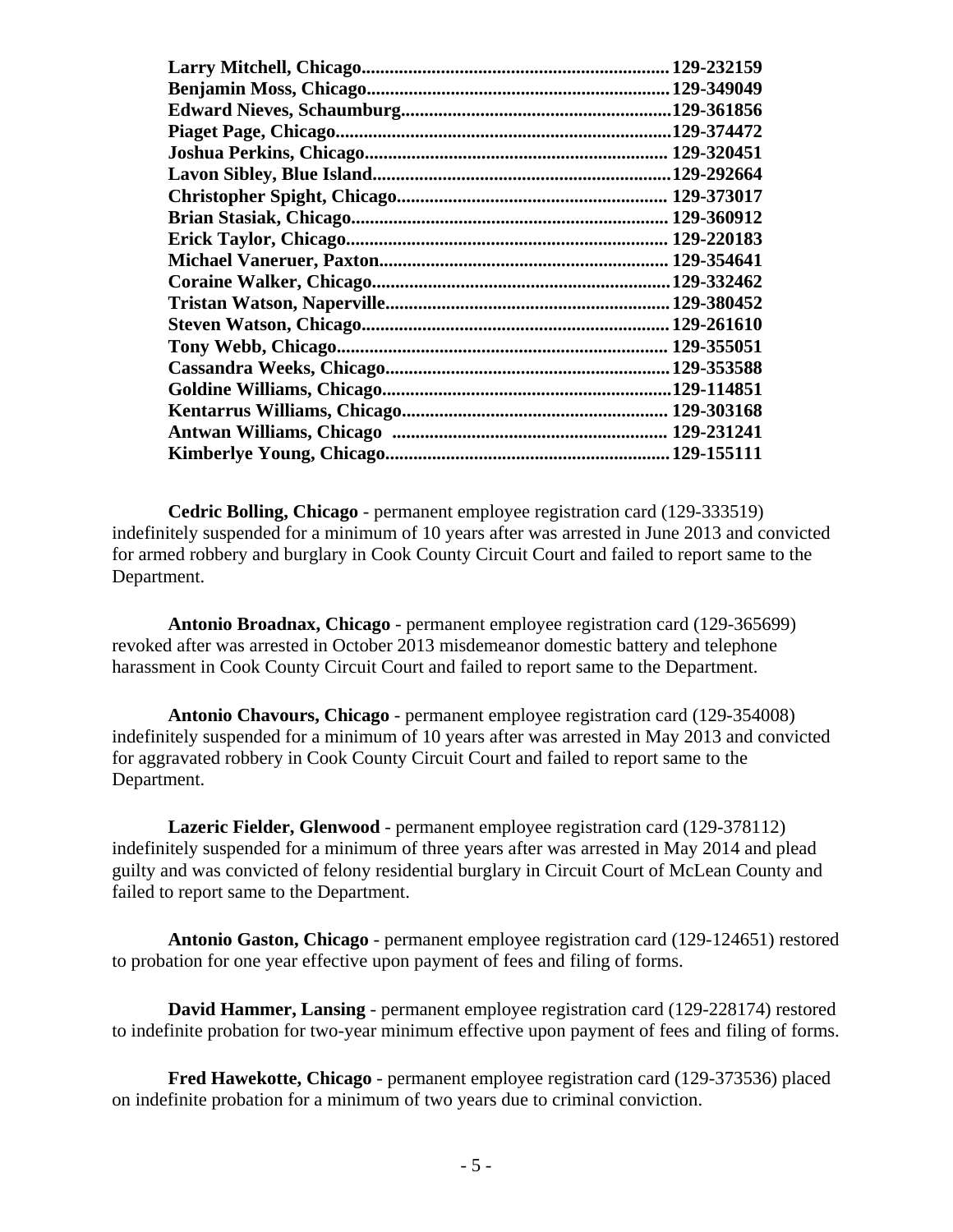**Matthew Cauble, Collinsville** - permanent employee registration card (129-381720) placed in refuse to renew status for being more than 30 days' delinquent in the payment of child support.

**Miles Hill, Chicago** - permanent employee registration card (129-336362) suspended for being more than 30 days' delinquent in the payment of child support**.** 

**Martin Houston, Chicago** - permanent employee registration card (129-024352) suspended for being more than 30 days' delinquent in the payment of child support.

**Edward Martin, McHenry** - permanent employee registration card (129-117891) placed in refuse to renew status after failed to report arrest and conviction for Pred. Criminal Sexual Assault of a victim on or about December 10, 2012 and Criminal Sexual Assault of a Family Member on or about May 31, 2013.

**Justin Martyka, Tinley Park** - permanent employee registration card (129-388360) issued and placed on probation for one year due to several criminal convictions.

**Rashid McCarthy, Chicago** - permanent employee registration card (129-327639) indefinitely suspended for a minimum of two years after was arrested in December 2011 and convicted in April 2012 felony theft in Will County Circuit Court and failed to report same to the Department.

**Nicholas Raimondo, Chicago** - permanent employee registration card (129-354030) indefinitely suspended for a minimum of two years after being arrested in July 2013 and convicted in February 2014 for felony burglary.

**Wesley Roberts, Apo, AE** - permanent employee registration card (129-128166) returned to probation for one year.

**Eric Rogers, Chicago** - permanent employee registration card (129-132292) restored to probation for one year effective upon payment of fees and filing of forms.

**Pedro Santiago, Chicago** - permanent employee registration card (129-365963) suspended for being more than 30 days' delinquent in the payment of child support.

**Marcella Shampklin, Chicago** - permanent employee registration card (129-216257) restored to indefinite probation for a minimum of one year and effective upon payment of fees and filing of forms.

**Robert Washington, Chicago** - permanent employee registration card (129-294015) indefinitely suspended for a minimum of two years after was arrested in April 2013 and September 2014 and was convicted in January 2015 for felony DUI and driving with revoked license with two or more persons injured in Cook County Circuit Court and failed to report same to the Department.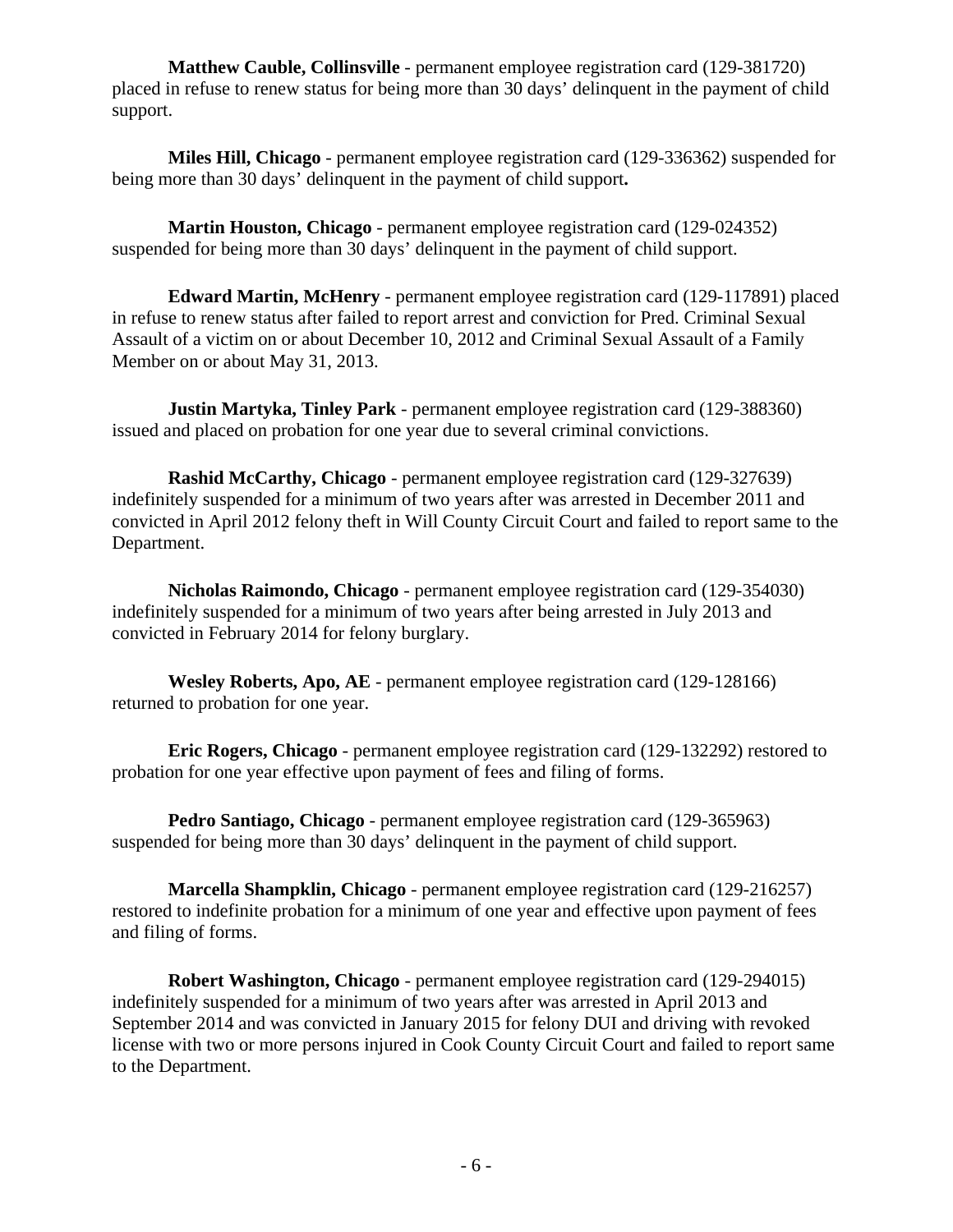**Dewayne Williams, Beach Park** - permanent employee registration card **(**129-322648) indefinitely suspended after failed to return his Firearm Control Card and uniform despite the employer's repeated request.

#### **FUNERAL DIRECTORS & EMBALMERS**

**Ronald Jones, St. Louis, MO** - funeral director and embalmer license (034-016597) reprimanded and fined \$7,500 after failed to file three death certificates in a timely manner and obtained permits prior to transporting said decedents out of Illinois.

**William Jorgensen, Huntley** - funeral director and embalmer license (034-016237) placed on probation for one year and fined \$1,000 based on unprofessional conduct.

#### **MASSAGE THERAPY**

**Jacob Donzelli, Wheaton** - massage therapist license (227-016731) placed in refuse to renew status as a result of pleading guilty and/or being convicted in April 2011 and December 2014 of criminal misdemeanors involving unlawful drug possession or unlawful possession of drug paraphernalia.

**Lisa Yu, Lincolnshire** - massage therapist license (227-012579) fined \$5,000 for permitting two employees/agents of the Lucky Spa, to provide massage for compensation services to patrons/customers without being licensed by DPR.

**Hai Zhang, Rowland Heights, CA** - massage therapist license (227-011428) revoked and fined \$50,000 for aiding and abetting the unlicensed practice of massage for compensation of an employee/agent of the Asian Massage and Nail Spa, owned and operated by Hai Yan Zhang and for immoral conduct as exhibited by sexual misconduct during the course of providing massage to a male client.

**Feliciano Hui, Buena Park, CA** - (unlicensed) ordered to cease and desist unlicensed practice of massage therapy and **Washington Spa, Minooka** – (unlicensed) ordered to cease and desist from engaging in the business of offering massage for compensation services by employing, procuring, advising, or contracting with unlicensed individuals.

**May Wang, Chicago** - (unlicensed) ordered to cease and desist unlicensed practice of massage therapy.

**Chang Wang, Rowand Heights, CA** - (unlicensed) ordered to cease and desist unlicensed practice of massage therapy and **HH Health Care Therapy, St. Charles** - (unlicensed) ordered to cease and desist from engaging in the business of offering massage for compensation services by employing, procuring, advising, or contracting with unlicensed individuals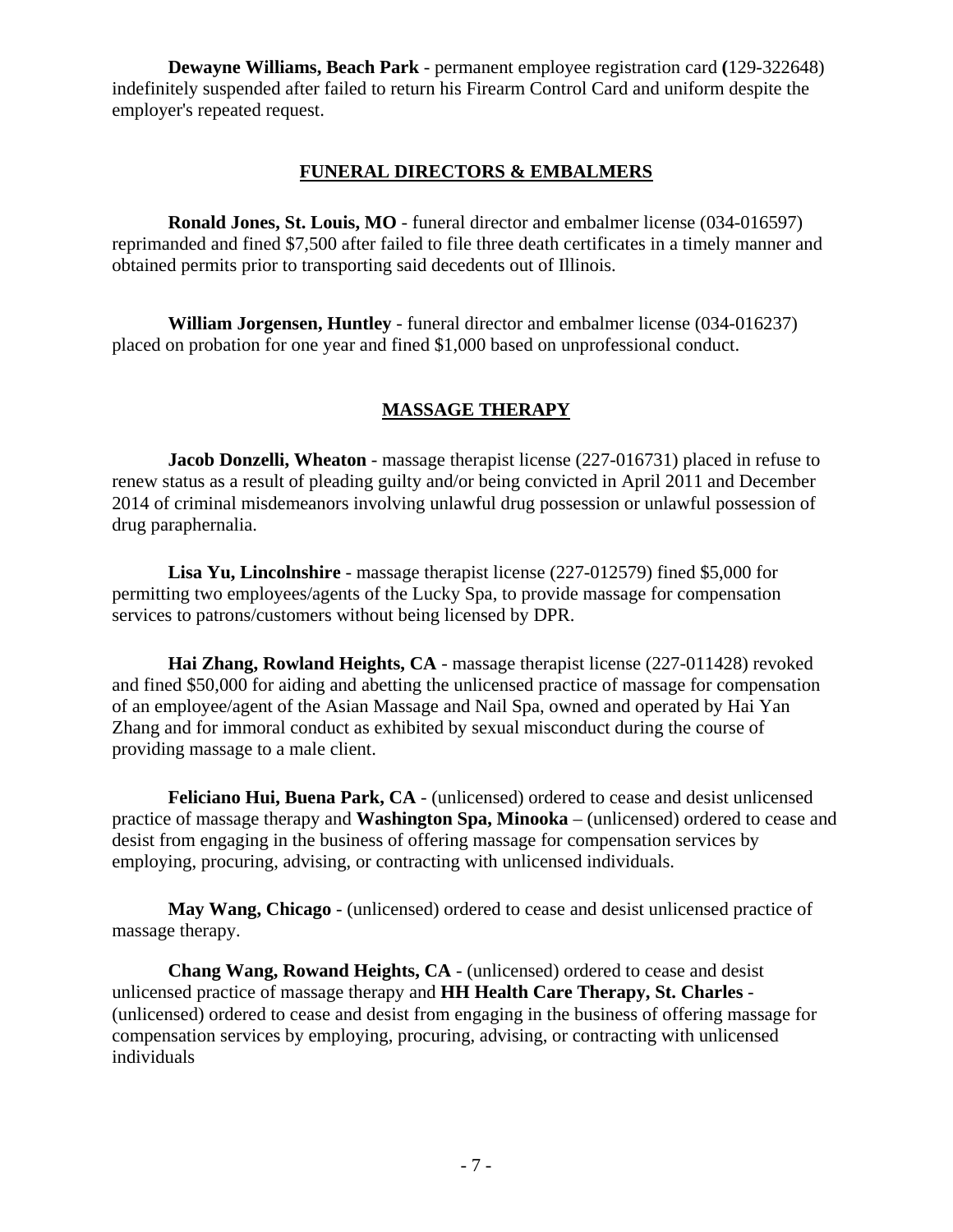#### **MEDICAL**

**Juanito Baladad, South Barrington** - physician and surgeon license (036-045149) reprimanded after, as a radiologist, failed to diagnose an abnormality visible in a patient's MRI.

**Kwabena Boateng, Joliet** - physician and surgeon license (036-084514) reprimanded and fined \$5,000 because in 2008, there was a breakdown in communication and Respondent failed to properly arrange for another physician to care for a patient with maternal gestational diabetes while he was out of town.

**James Caruso, Naperville** - physician and surgeon license (036-082576) placed on probation for two years and fined \$1,000 after he failed to report to the Department withdrawal as a provider from Medical Assistance Program.

**Miguel Casillas, San Diego, CA** - physician and surgeon license (036-070308) placed in refuse to renew status due to a sister-state discipline in the state of Arkansas.

**William Duensing, Pekin** - physician and surgeon license (036-117561) placed on indefinite probation for a minimum of two years and fined \$1,000 for prescribing controlled substances to a patient of his practice without proper evaluation and documentation.

**Christopher Enoe, Athens, AL** - physician and surgeon license (036-124968) fined \$500 due to a sister-state discipline in the state of Alabama.

**Philip Gideon, Scottsdale, AZ** - physician and surgeon license (036-106231) placed on indefinite probation due to a sister-state discipline in the state of Arizona.

**Darryl Henry, Columbia City, IN** - physician and surgeon license (036-118054) placed in refuse to renew status due to a sister-state discipline in the state of Indiana.

**Nisarul Huq, London, England** - physician and surgeon license (036-099399) voluntarily surrendered due to sister-state discipline in the states of Texas, California and Ontario for deficiencies in skill, knowledge or judgment.

**Cecilia Ibrahim, Des Plaines** - physician and surgeon license (036-090846) indefinitely suspended for a minimum of two years after she plead guilty to felony charges related to healthcare fraud.

**Leopoldo Jurado, Chicago** - physician and surgeon license (036-046175) reprimanded and required to complete remedial education due to entering into a settlement agreement in May 2009 with the Illinois Department of Healthcare and Family Services and withdrawing his participation with the Medical Assistance Program for 12 months.

**Hee Kim, Palos Park** - physician and surgeon license (036-054891) reprimanded after he entered into Integrity Agreement with the Illinois Department of Healthcare and Family Services.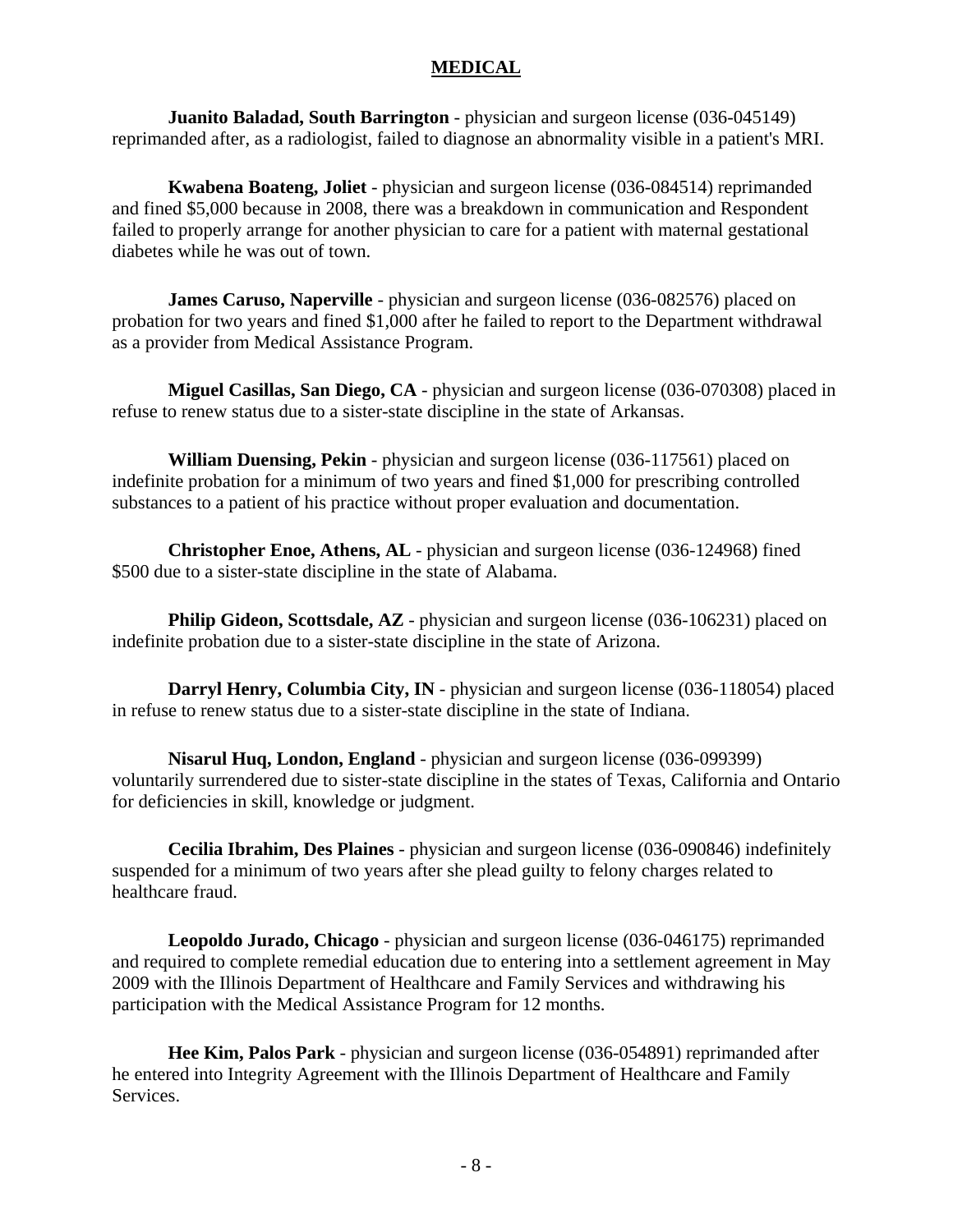**Bradley Kurgis, Templeton, CA** - physician and surgeon license (036-090106) fined \$1,000 due to a sister-state discipline in New York.

**Subir Maitra, Chicago** - physician and surgeon license (036-051940) indefinitely suspended for knowingly and intentionally executing and attempting to execute a scheme to obtain money from private health benefit programs in connection with payment for health services that were not provided or performed.

**Edward McMenamin, Downers Grove** - physician and surgeon license (036-059404) and controlled substance license (336-023989) permanently revoked for conviction of Child Pornography - Reproduce or Distribute of a victim under 13.

**Lawrence David Mason, Rockford** - physician and surgeon license (036-101899) temporarily suspended based on a sister-state discipline, to wit: Respondent's license to practice medicine and surgery in Ohio was permanently revoked on May 13, 2015

 **Gregory Mick, Lexington, KY** - physician and surgeon license (036-062391) reprimanded due to a sister-state discipline in the state of Kentucky.

**Brian Murphy, Downers Grove** - physician and surgeon license (036-110875) reprimanded after in 2012, Respondent mistakenly performed surgery on the wrong finger; he immediately obtained consent and performed the surgery on the correct finger.

**Oduah Osaro, Clinton, IA** - physician and surgeon license (036-094238) reprimanded due to a sister-state discipline in the state of Iowa.

**Kamal Patel, Arlington Heights** - physician and surgeon license (036-100655) indefinitely suspended after he was found guilty of felony charges related to Medicare fraud.

**Terrence Pencek, Decatur** - physician and surgeon license (036-078656) placed in refuse to renew status after Department received information he is suffering from a debilitating mental and physical illness.

**Christian Rudolph, St. Robert, MO** - physician and surgeon license (036-082682) placed on indefinite probation for a minimum of two years after he was terminated from his job for allowing his supervised nurse practitioner to prescribe medications, including controlled substances to him.

**Michael Schott, Moline** - physician and surgeon license (036-095373) and controlled substance license (336-056196) temporarily suspended for habitual use of controlled substances resulting in the inability to practice with reasonable judgment, skill or safety.

**Kiritkumar Sheth, Centralia** - physician and surgeon license (036-058169) reprimanded and must complete CME's because in 2008 Dr. Sheth, an anesthesiologist, cleared a patient for surgery when the patient had an abnormal EKG.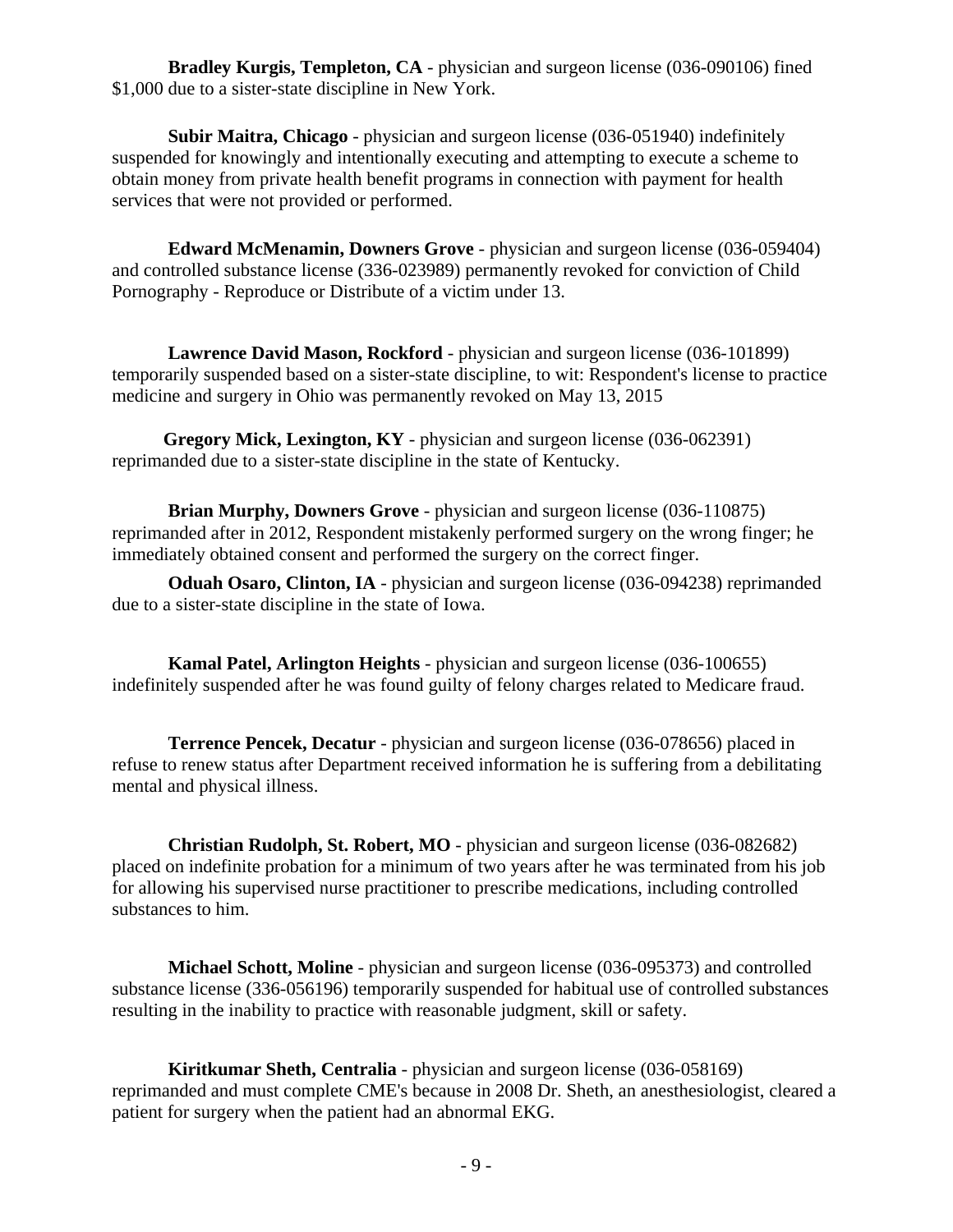**Bernard Slusinski, Chicago** - physician and surgeon license (036-060772) reprimanded after he entered into Integrity Agreement with the Illinois Department of Healthcare and Family Services.

**Vishnu Subramani, Cape Girardeau, MO** - physician and surgeon license (036- 111466) placed on indefinite probation due to a sister-state discipline in the state of Missouri.

**Kelly Supple, Bradford, PA** - physician and surgeon license (036-098841) placed in refuse to renew status due to a sister-state discipline in the state of Washington.

**Steven Thornton, Peoria** - physician and surgeon license (036-090726) reprimanded, ordered to take ten CME's and fined \$1,000 for failing to manage prescription medications for a patient of his practice.

**Kimberly Versteeg, Janesville, IA** - physician and surgeon applicant (036app3461822) withdrew her application for licensure after Receipt of written Notice of Intent to Deny License.

**Somsak Vongruttoh, Chesterfield, MO** - physician and surgeon license (036-066338) placed in refuse to renew status due to a sister-state discipline in the state of Missouri.

**Gary Weiss, Palm Bay, FL** - physician and surgeon license (036-106382) voluntarily, permanently surrender license after agreeing to permanently inactivate his Colorado Medical License.

**James Wichser, Blytheville, AR** - physician and surgeon license (036-114859) placed in refuse to renew status due to a sister-state discipline in the state of Virginia.

**Charles Willey, St. Louis, MO** - physician and surgeon license (036-069872) reprimanded due to a sister state discipline in the state of Missouri.

**Mahmoud Yassin, Robinson** - physician and surgeon license (036-083286) and controlled substance license (336-045570) both revoked due to being indicted and pleading guilty to Obstruction of Criminal Investigation of Healthcare Offense.

**Steven Dunphy, Springfield** - chiropractic license (038-011337) indefinitely suspended for failure to provide medical records.

**Sean Gavin, Elgin** - chiropractor license (038-010270) placed in refuse to renew status for being more than 30 days' delinquent in the payment of child support.

**Lois Dishman-Cooper, Fairfield** - physician assistant license (085-002930) reprimanded due to at various times between 2010 to the summer of 2012, Respondent was the primary care provider, financial Power of Attorney, landlord and caregiver for her patient; these concurrent relationships were a violation of physician-assistant-patient boundaries.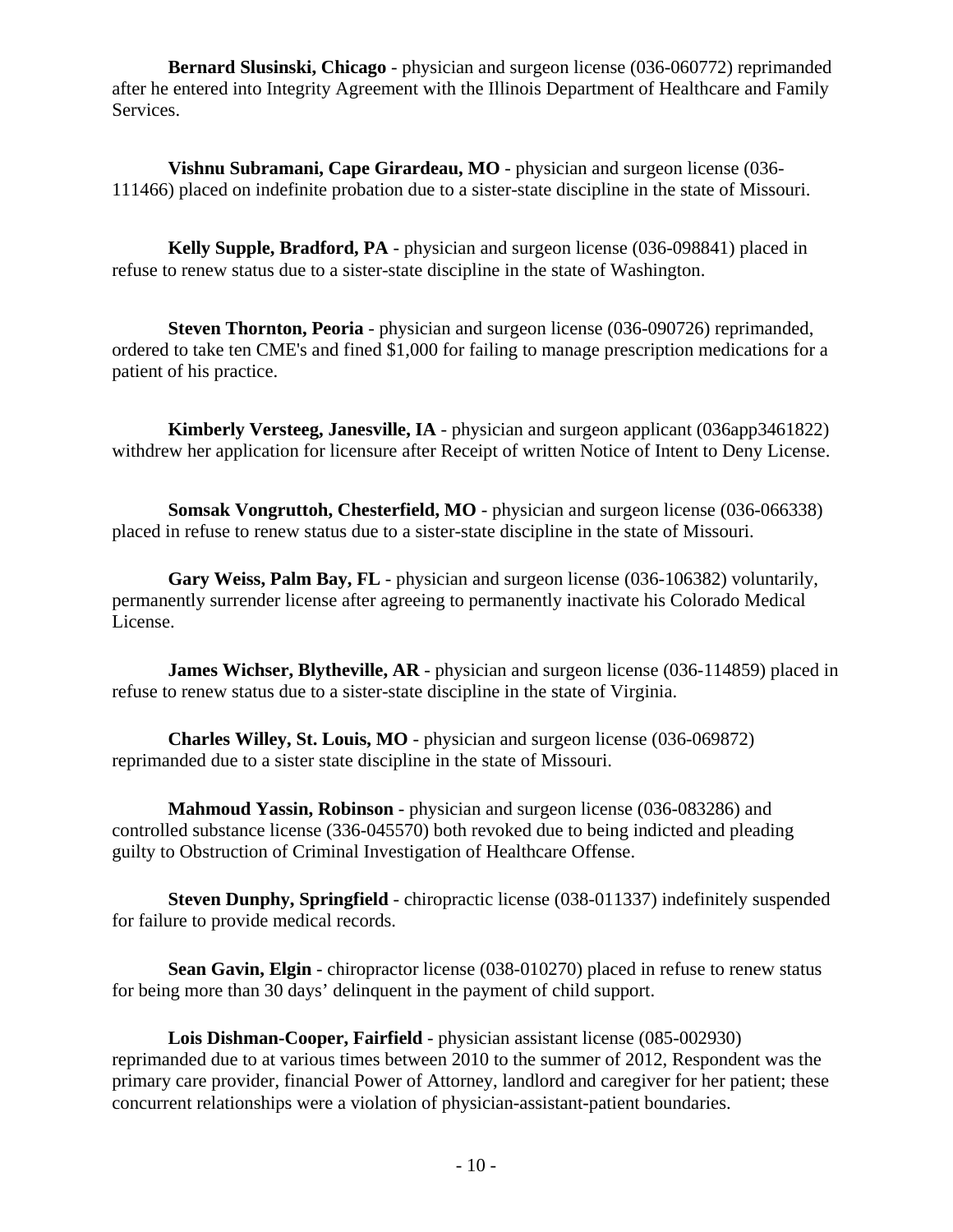**Anisha Jackson, Atlanta, GA** - physician assistant license (085-003405) restored to indefinite probation for a minimum of 24 months after abruptly quit her job as a physician assistant without notifying anyone that she was leaving and would not return.

**David Tan, Hinsdale** - physician assistant license (085-004064) and physician assistant controlled substance license (385-002856) both temporarily suspended as the Director found that evidence in his possession indicates that continuation in practice would constitute an imminent danger to the public.

**Andrew Buelt, Galesburg** - visiting resident license (188app3490108) application withdrawn after receipt of a written Notice of Intent to Deny License.

#### **NURSING**

**Steven Ade, Rosamond** - registered nurse license (041-369055) restored to indefinite probation with work restrictions for a minimum of two years and effective upon payment of fees and filing of forms.

**Marcelito Carlos, Schaumburg** - registered nurse license (041-338844) placed in refuse to renew status for having been disciplined in the state of California.

**Terri Carter, DuQuoin** - registered nurse license (041-330756) placed on probation for one year for self-prescribing medications without authorization from a physician.

**Katheryn Daly, Philo** - registered nurse license (041-394340) suspended for three months, followed by indefinite probation for a minimum of three years for Reckless Homicide.

**Jennifer Davis, Chicago** - registered nurse license (041-391622) placed on indefinite probation with work restrictions for a minimum of three years after a positive screen at a facility in the State of Illinois in December 2013.

**David Deatrick, Normal** - registered nurse license (041-317261) placed on indefinite probation with work restrictions for a minimum of three years for diverting narcotics while employed at BroMenn Medical Center, Normal, IL from March, 2011 to October, 2011.

**Michelle Derdzinski, Bourbonnais** - registered nurse license (041-398073) suspended until July 31, 2015, followed by being placed on indefinite probation for a minimum of 12 months based on a violation of probation.

**Nicole Driver, Macomb** - registered nurse license (041-341947) placed on indefinite probation with work restrictions for a minimum of three years after allegedly diverting drugs.

**Erich Englmann, St. Pete Beach, FL** - registered nurse license (041-300145) placed in refuse to renew status for failure to report a Florida discipline for possession of XLR11 (synthetic marijuana).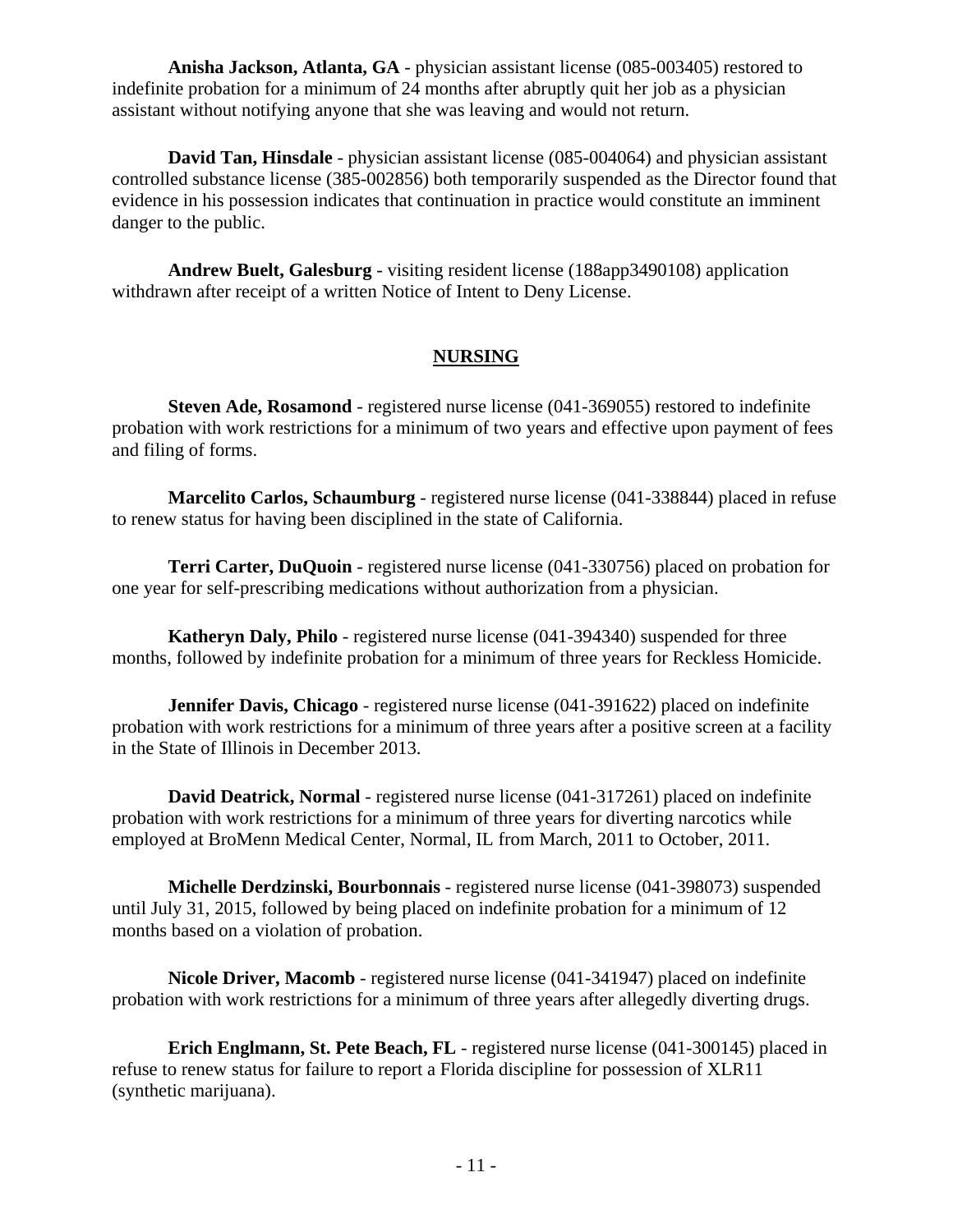**Concepcion Flores, Chicago** - registered nurse license (041-264319) placed on indefinite probation for a 24 month minimum due to drug diversion.

**Kimberly George, Dowell** - registered nurse license (041-393992) suspended for 30 days, followed by indefinite probation for a minimum of two years for engaging in a sexual relationship with a patient.

**Cassandra Kocka, Lockport** - registered nurse license (041-280339) placed on indefinite probation with work restrictions for a minimum of two years due to reporting for work under the influence of alcohol.

**Holly Kucharski, Secor** - registered nurse license (041-365636) placed on indefinite probation for a minimum of one year after pleading guilty to DUI in Tazewell County, Illinois.

**Julie Lauritson, Normal** - registered nurse license (041-251948) placed on indefinite probation with work restrictions for a minimum of 36 months after Respondent was found to be working with a high blood alcohol level while employed at Heritage Care in Bloomington, Illinois.

**John May, Cape Girardeau, MO** - registered nurse license (041-385538) placed on indefinite probation for a minimum of two years for removing oxygen from a patient causing her to gasp for air and for another nurse to intervene to restore the oxygen, in order to "prove that the patient didn't need it".

**Deborah Meiron, Bloomington** - registered nurse license (041-354221) reprimanded for failure to comply with the policy and procedure of a facility in the State of Illinois regarding the charting of patient records for three patients in July and August 2013.

**Danisha Parker, Decatur** - registered nurse license (041-373369) placed in refuse to renew status for failing to properly waste medication.

**Margo Parks, Murphysboro** - registered nurse license (041-379613) placed on indefinite probation with work restrictions for a minimum of two years due to her conviction for two DUI's.

**Deborah Parnell, Chicago** - registered nurse license (041-158514) permanently revoked due to a violation of probation.

**Michael Peach, Chicago** - registered nurse license (041-404116) placed on indefinite probation for a minimum of three years for diversion and failing to report a termination.

**Delois Porter, Oak Creek, WI** - registered nurse license (041-250755) reprimanded for submitting a fraudulent TB test to her employer.

**John Rajczyk, Mesa, AZ** - registered nurse license (041-396276) placed in refuse to renew status for failure to report an Arizona discipline.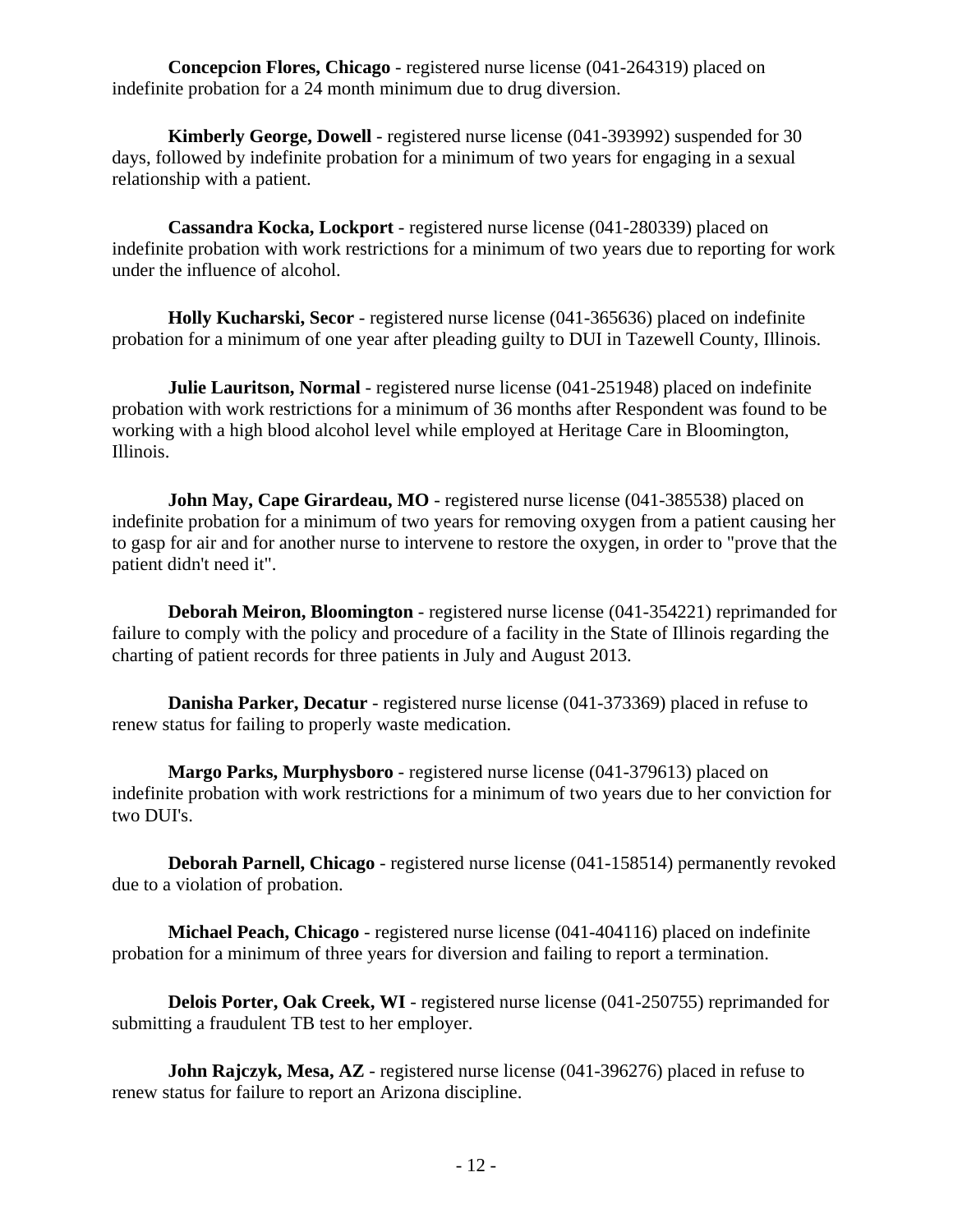**Ruben Saldana, Skokie** - registered nurse license (041-372870) indefinitely suspended for a minimum of three years after being charged with criminal sexual abuse within the scope of his massage practice and Respondent engaged in dishonorable, unethical or unprofessional conduct of a character likely to deceive, defraud or harm the public.

**Cynthia Schall, Highland** - registered nurse license (041-407428) placed on indefinite probation for a minimum of two years for testing positive for controlled substances without a prescription from a medical professional.

**Robin Staver, Beloit, WI** - registered nurse license (041-302905) suspended for 30 days based on a Wisconsin suspension for abusing an elderly resident by pulling her out of bed, causing both of them to fall to the floor and causing the resident to start crying.

**Jacqueline Sturgis, Springfield** - registered nurse license (041-315089) automatically, indefinitely suspended for a minimum of 12 months due to a violation of probation.

**Elizabeth Ulivi, Chicago** - registered nurse license (041-360105) indefinitely suspended for a minimum of one year for the unlawful taking of a narcotic drug and for unprofessional conduct.

**Ann Vassmer, Springfield** - registered nurse license (041-382354) placed on probation for one year for administering the wrong medication to a patient.

**Tawanna Virgil, Chicago** - registered nurse license (041-335413) placed on indefinite probation with work restrictions for a minimum of three years due to being arrested for possession of heroin.

**Shannon Walick, Morris** - registered nurse license (041-339349) restored to indefinite probation for a minimum of three years.

**Rebecca Walter-Bless, Rockford** - registered nurse license (041-366748) restored to indefinite probation with work restrictions for a minimum of three years for diversion of controlled substances.

**Glynda Williams, Springfield** - registered nurse license (041-342461) automatically revoked for a minimum of 12 months due to a violation of probation.

**Sara Worley, Buffalo, MO** - registered nurse license (041app3330790) issued with reprimand due to a prior DWI conviction.

**Deborah Wright, Gillespie** - registered nurse license (041-349841) permanently surrendered due to the improper dispensing of medication to a patient.

**Margo Zigrossi, Kankakee** - registered nurse license (041-304457) placed on indefinite probation with work restrictions for a minimum of two years for diverting drugs from her place of employment.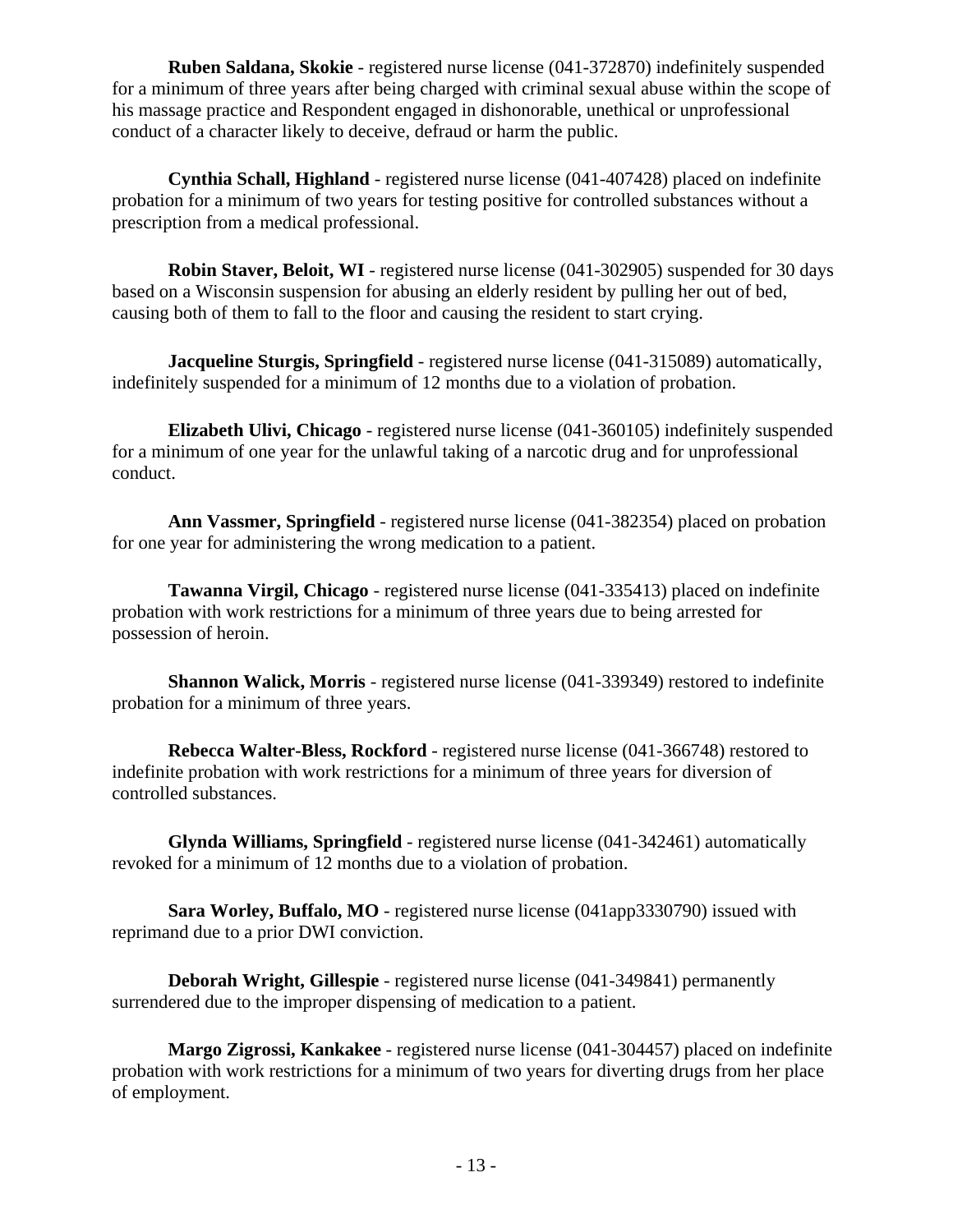**Dustin Anderson, Danville** - licensed practical nurse license (043-117108) placed in refuse to renew status after failed to assess and chart resident with history of COPD and congestive heart failure, and failed to notify supervisor and physician of a change of the resident's condition on September 16, 2014.

**Ann Disroe, Springfield** - licensed practical nurse license (043-121271) issued and placed on one-year non-reporting probation due to a plea of guilty to a 2003 Federal charge of Bank Fraud.

**Joseph Doire, Chicago** - licensed practical nurse license (043-119703) suspended for ten days, followed by indefinite probation for a minimum of one year due to conviction on two counts of public indecency and DUI.

**Patricia Haak, Dixon** - licensed practical nurse license (043-053070) reprimanded due to failing to timely administer CPR on a patient on August 6, 2013 at Dixon Rehab and Health Care Center.

**Lillian Harris, Chicago Heights** - licensed practical nurse license (043-090552) placed in refuse to renew status for having engaged in unprofessional conduct, specifically failing to submit documentation for home visits to pediatric patients.

**Noora Jahandary, Aurora** - licensed practical nurse license (043-118522) placed in refuse to renew status for failure to administer narcotic medication to residents.

**Wooseok Jang, Arlington Heights** - licensed practical nurse license (043-090864) placed in refuse to renew status for being convicted of possession of drug paraphernalia, a class "A" misdemeanor in Cook County, Illinois; thereafter disciplined in the state of Kentucky.

**Michele Johns, Arcola** - licensed practical nurse license (043-100646) placed on indefinite probation with work restrictions for a minimum of three years due to drug diversion on May 17, 2013, at Mattoon Rehabilitation and Health Care.

**Marian Montana, Roscoe** - licensed practical nurse license (043-070756) revoked for gross negligence in caring for a resident who developed critically low blood sugar after receiving an overdose of insulin.

**Miranda Piper, Lawrenceville** - licensed practical nurse (043-118251) placed in refuse to renew status for failing to report a DUI and an Indiana probation of her license.

**James Ribar, Mokena** - licensed practical nurse license (043-112558) automatically, indefinitely suspended for a minimum of 12 months for a violation of probation.

**Patrick Santos, Chicago** - licensed practical nurse license (043-105194) reprimanded for being convicted of a criminal misdemeanor.

**Linda Steward, Peoria** - licensed practical nurse license (043-091319) placed on indefinite probation with work restrictions for a minimum of two years due to her being charged with two DUI's.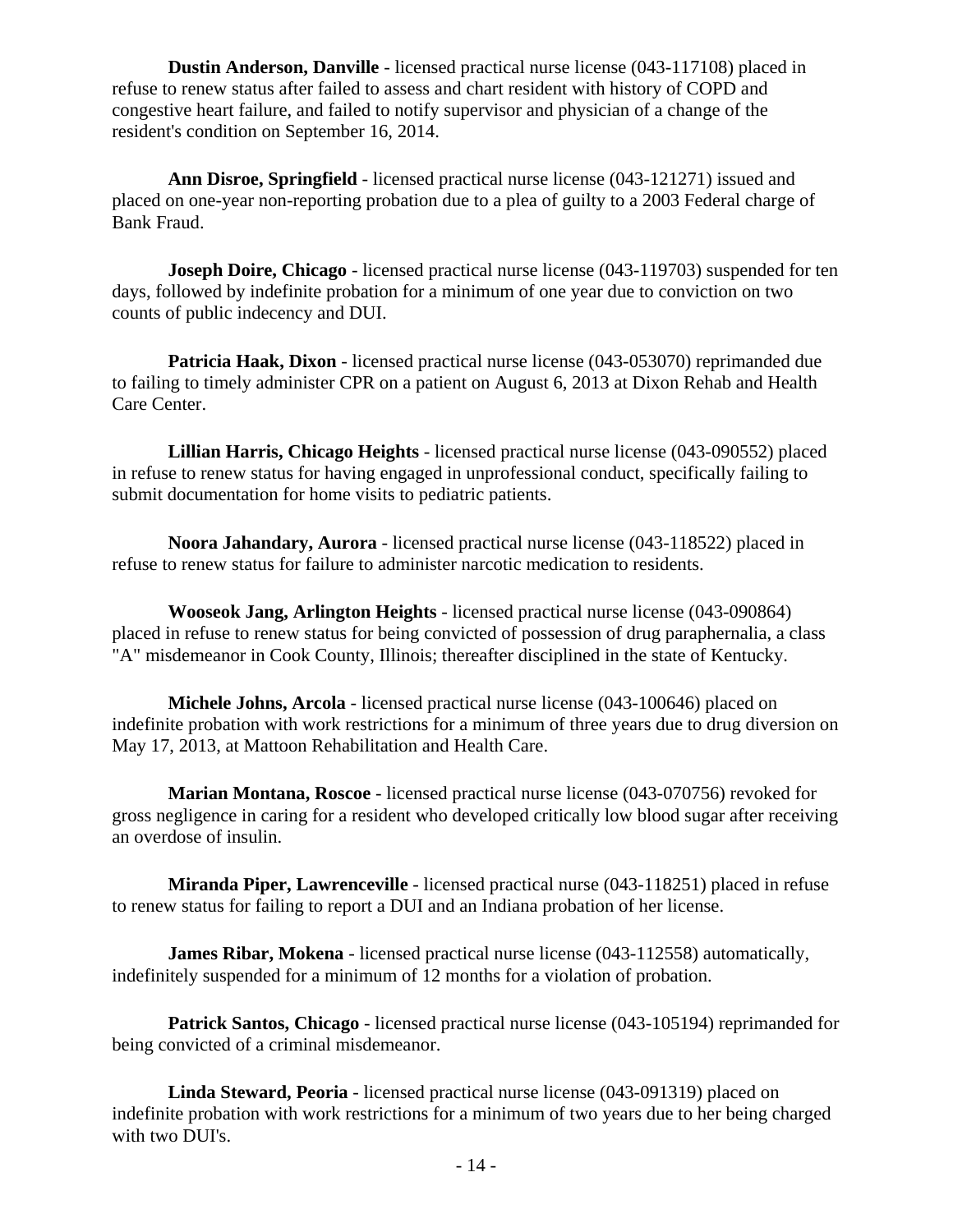#### **NURSING HOME ADMINISTRATOR**

**Shannon Stebbins, Aurora** - temporary nursing home administrator license (045-003655) placed in refuse to renew status after Respondent acted in the capacity of a nursing home administrator at the time of the survey, without a valid license - failed to have a cold emergency policy and procedure in place.

#### **PHARMACY**

**Teresa Chamblee, Bourbonnais** - pharmacy technician license (049-223670) revoked for diversion of controlled substances.

**Jennifer Douglas, Crystal Lake** - pharmacy technician license (049-221309) placed in refuse to renew status due to having been terminated from her employment for diversion of medication.

**Georgianne Graskewicz, West Frankfort** - pharmacy technician license (049-110523) placed in refuse to renew status after Department received information that on or about November 28, 2012, Respondent allowed an unlicensed individual to review patient transactions and personal information.

**Leanne Longtin, Bradley** - pharmacy technician license (049-187169) revoked for drug diversion on or about January, 2013.

**Falon Opiela, Chicago** - pharmacy technician license (049-166015) reprimanded due to a medication dispensing error that occurred on October 15, 2010.

**Brittany Shartzer, Grand Ridge** - pharmacy technician license (049-203997) revoked for diversion of controlled substances.

**Angela Wodnicki, Chicago** - pharmacy technician license (049-172848) placed in refuse to renew status due for having been terminated from her employment for diversion of a controlled substance.

**David James, Champaign** - pharmacist license (051-040174) placed on indefinite probation for a minimum of three years and fined \$2,560.90 after he filled prescriptions without prescriber authorization.

**Stephen Rudawski, Woodstock** - pharmacist license (051-031771) suspended for four months due to illegal possession of controlled substances at Walgreens #11368 and Walgreens #15168 on or about February 16, 2013.

**Joseph Valiaparambil, Hanover Park** - pharmacist license (051-040037) reprimanded due to a medication dispensing error that occurred on October 15, 2010.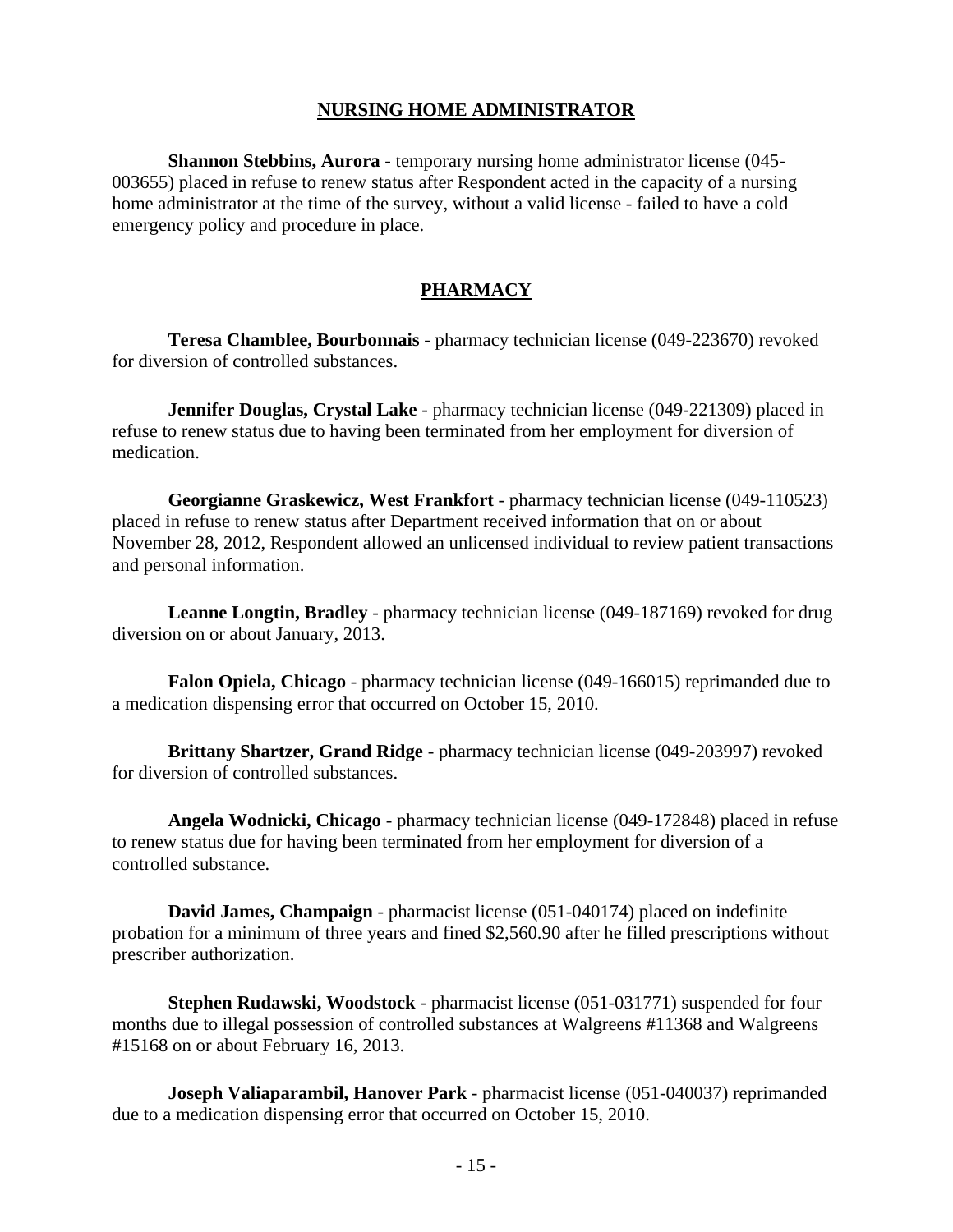**Ameridose LLC, Westborough, MA** - pharmacy license (054-016985) placed in refuse to renew status for having ceased all pharmacy operations due to unsanitary conditions.

**Lutheran General Hospital, Park Ridge** - pharmacy license (054-017182) reprimanded and fined \$30,000 due to a medication dispensing error that occurred on October 15, 2010.

**Tri-C Medical Pharmacy, Carterville** - pharmacy license (054-016416) temporarily suspended after it operated without a licensed pharmacist, operated without a pharmacist-incharge, and aided or assisted in unlicensed practice.

### **PHYSICAL THERAPY**

**Tara Heldt, Princeton, NJ** - physical therapist license (070-009062) placed in refuse to renew status for failing to maintain accurate treatment records and improperly billing for physical therapy services not provided a patient.

### **PROFESSIONAL COUNSELORS**

**Leigh Plautz, Prophetstown** - licensed clinical professional counselor license (180- 006352) placed in refuse to renew status based on unprofessional conduct in posting inappropriate information on social media.

**James Smithers, Naperville** - licensed clinical professional counselor license (180- 005925) reprimanded for unprofessional conduct.

**Karashia Tabbs, Cahokia** - licensed clinical professional counselor license (180- 007423) indefinitely suspended due to a Federal conviction for Health Care Fraud.

## **REAL ESTATE**

**Robert Baran, Buffalo Grove** - community association manager license (261-001774) reprimanded and fined \$500 for practicing prior to obtaining a license.

**Jeffrey Corley, Champaign** - community association manager license (261-001874) fined \$500 for practicing prior to obtaining license.

**Michael Follman, Lakemoor** - home inspector license (450app3475273) issued and placed on probation for one year due to his prior felony conviction in 1991.

**Bryan Duffy, Chicago** - real estate leasing agent license (473-012979) revoked for having multiple felony convictions.

**Joseph Guli, Lincolnshire** - real estate broker license (475-154604) revoked for violating the terms of a non-disciplinary order.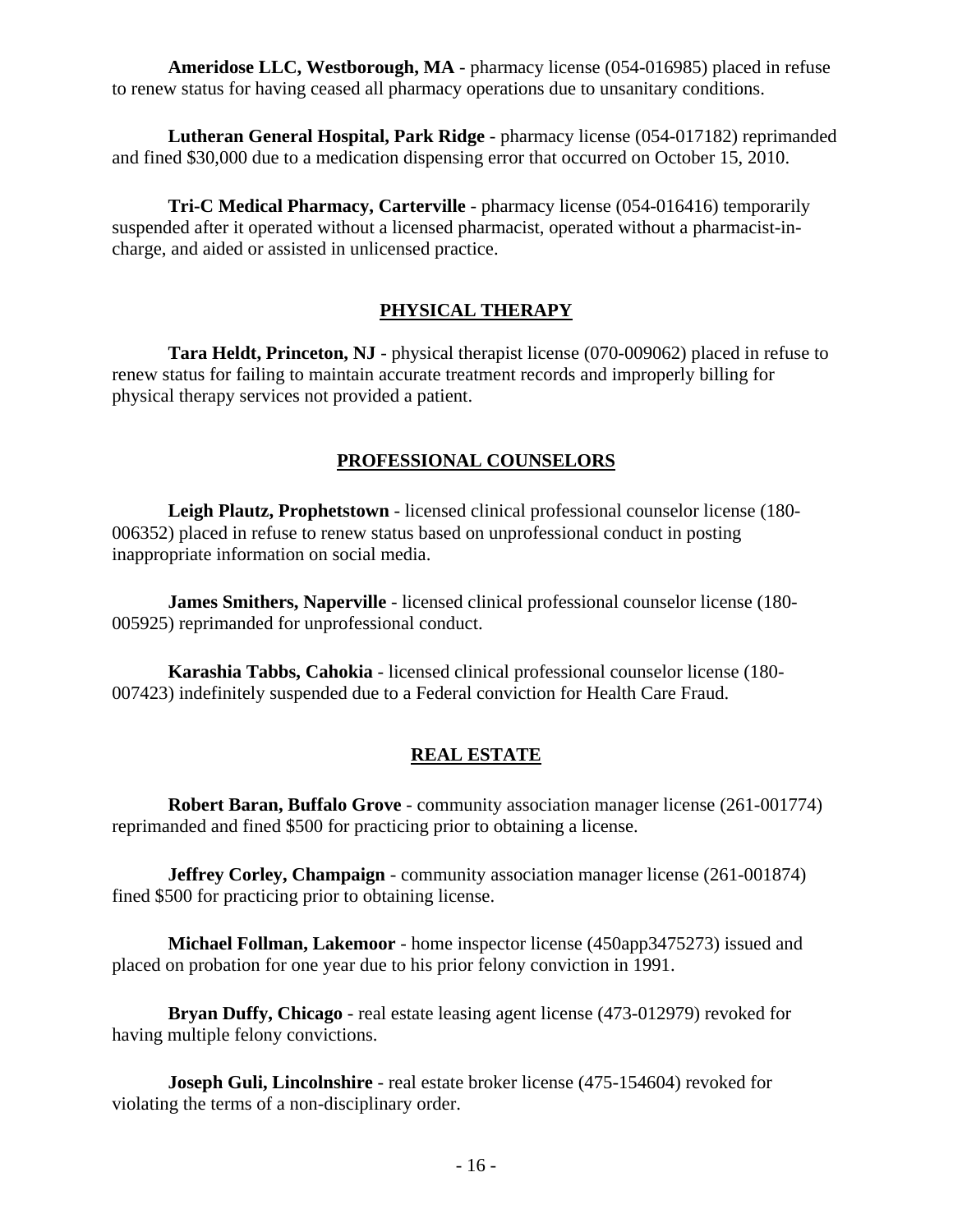**John Lyon, Tinley Park** - real estate broker license (475-162586) suspended for being more than 30 days' delinquent in the payment of child support.

**Carlos Mendoza, Berwyn** - real estate broker license (475-152754) suspended for being more than 30 days' delinquent in the payment of child support.

**Matt Wright, Carbondale** - real estate broker license (475-123659) revoked for violating the terms of a consent order.

**McNair Inc., Chicago** - real estate broker corporation license (478-006555) revoked and fined \$25,000 for failing to remit earnest money and for writing checks where their account had insufficient funds to honor the check while conducting business as Sudler Real Estate Brokerage, Sudler Sotheyby's International Realty, Sudler Commerical Real Estate, Sudler Sotheby's International Development Division, and Sudler International Realty.

**Floyd Thomasson, Melrose Park** – (unlicensed) ordered to cease and desist the unlicensed practice as a community association manager.

**Alan Gold, Chicago** – (unlicensed) ordered to cease and desist the unlicensed practice as a community association manager.

## **ROOFING CONTRACTORS**

**Alex Construction, Glenview** - roofing contractor license (104-014569) reprimanded and fined \$3,500 for aiding and abetting unlicensed practice as well as performing roofing services beyond the scope of their license.

**Michaels Roofing and Exteriors LLC, Volo** - roofing contractor license (104-016049) reprimanded and fined \$2,000 owed jointly with **Shawn Prate, Wauconda** - (105-005684) for subcontracting work to an unlicensed entity.

**Weathertight, Brookfield** - roofing contractor license (104-007307) reprimanded for unprofessional conduct.

**Carlos Almonza, Buffalo Grove** – (unlicensed) ordered to cease and desist the unlicensed practice of roofing contracting.

**ECC Construction of Minnesota, Apple Valley, MN** – (unlicensed) ordered to cease and desist the unlicensed practice of roofing contracting.

**Artemio Flores, Round Lake Beach** – (unlicensed) ordered to cease and desist the unlicensed practice of roofing contracting.

**Lazaro Rivadeneyra Roofing, Round Lake Beach** – (unlicensed) ordered to cease and desist the unlicensed practice of roofing contracting.